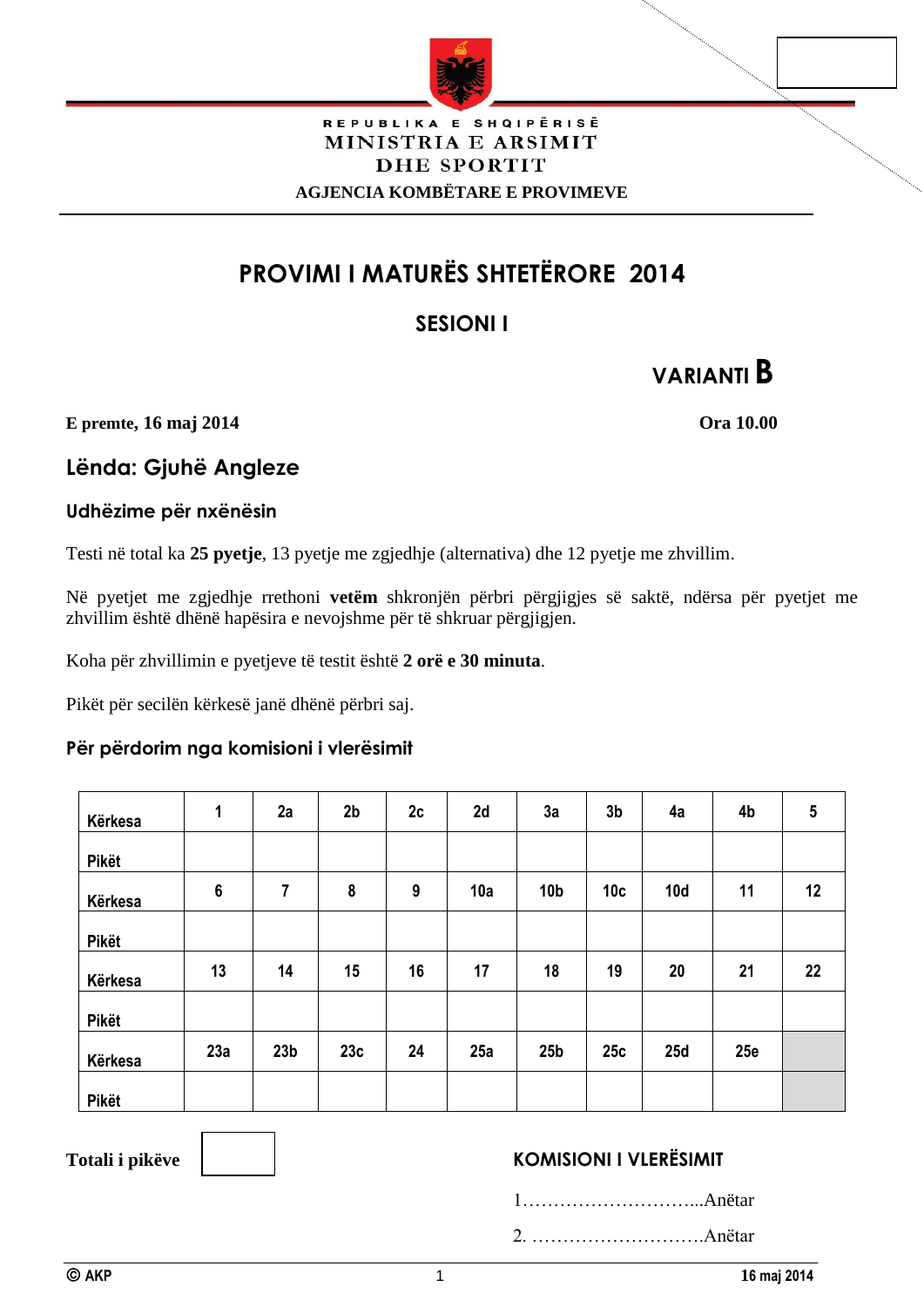#### **Reading Section**

#### **Task One**

*Read the text below and answer the questions. For questions 1 and 5, choose the answer which best answers the question according to the text. There is only one correct answer for each question. For questions 2 – 4, answer the questions using the information from the text. You may use words from the text or your own words. Do not use more than 14 words for each answer.*

#### Hi Patrick,

How's everything? Are you enjoying being at university or are you missing home? Mom says you've already been asking Dad for more money!

I'm really pleased I decided to study here in New York. It's a really exciting city because there are always lots of things to do and see. I've already been to some of the famous places you see on TV and I'll send you some photos. My favourite place is down by the river where there are nice places to have coffee and watch the boats. You remember how much I like boats!

I've already made lots of friends. My best friend is Karen. She's from Texas and she's told me lots of stories about her grandfather who was a cowboy there. Her father's an accountant though, so I'm not sure being a cowboy is really so fantastic. She thinks New York is dirty and noisy, but she loves the nightlife here. So do I!

I love my apartment too. It's not very big, but it's in the centre, near Central Park. I **share it** with a girl from Boston, but I have my own bedroom. A lot of the students here have to share a bedroom with another student, so I'm really lucky. The best thing is that we have a small balcony and you can actually see the top of the Empire State Building from there.

I hope you're enjoying Chicago and making lots of new friends. I'm looking forward to seeing you next month when we go home to Philadelphia for Dad's birthday.

Take care,

Mary.

- **1.** Who is Mary writing to? **1 1** 
	- A) Her father
	- B) Her brother
	- C) Her boyfriend
	- D) Her new friend

#### **2. Items 2 a), b), c) & d)**

| How does Mary feel about studying in New York?<br>a) | 1 point |
|------------------------------------------------------|---------|
|                                                      |         |
| What will Mary send Patrick photographs of?<br>b)    | 1 point |
| Where is Mary's favourite place in New York?<br>c)   | 1 point |
|                                                      |         |
| Where did Karen's grandfather live?<br>d)            | 1 point |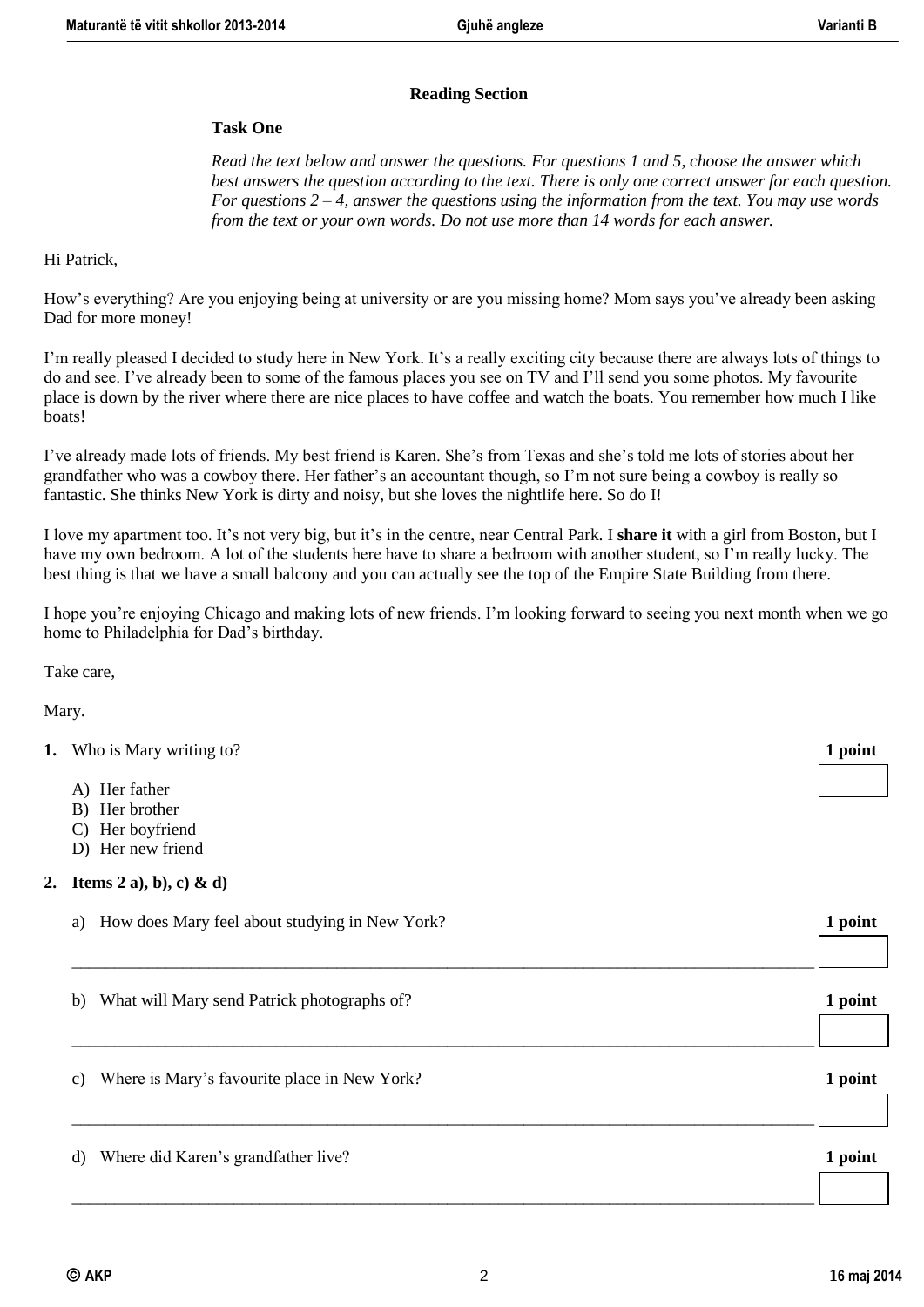|    | 3. Items $3$ a) & b)                                             |         |
|----|------------------------------------------------------------------|---------|
|    | What do Mary and her best friend both like about New York?<br>a) | 1 point |
|    | Why does Mary think she is lucky?<br>b)                          | 1 point |
| 4. | Items $4a)$ & b)                                                 |         |
|    | Why does Mary like her balcony?<br>a)                            | 1 point |
|    | Who lives in Philadelphia now?<br>b)                             | 1 point |
| 5. | What does "share it" mean in the fourth paragraph?               | 1 point |
|    | A) Live in it with another person<br>B) Enjoy it                 |         |
|    | Be alone in it<br>D) Pay for it                                  |         |

#### **Task Two**

*Read the three texts below and answer the questions. For questions 6 and 12, choose the answer which best answers the question according to the texts. There is only one correct answer for each question. For questions 7 – 11, answer the questions using the information from the texts. You may use words from the texts or your own words. Do not use more than 14 words for each answer.*

| 6. | Who would want to read these advertisements?                                                                                                                                       | 1 point |
|----|------------------------------------------------------------------------------------------------------------------------------------------------------------------------------------|---------|
|    | A) A person who is looking for a job<br>B) A tourist who is visiting London<br>A chef who is working at a restaurant<br>$\mathcal{C}$<br>D) A driver who wants to know where to go |         |
| 7. | Where can you go before 10am?                                                                                                                                                      | 1 point |
| 8. | Which two places are near Green Park Station?                                                                                                                                      | 1 point |
| 9. | Which place is the newest?                                                                                                                                                         | 1 point |
|    |                                                                                                                                                                                    |         |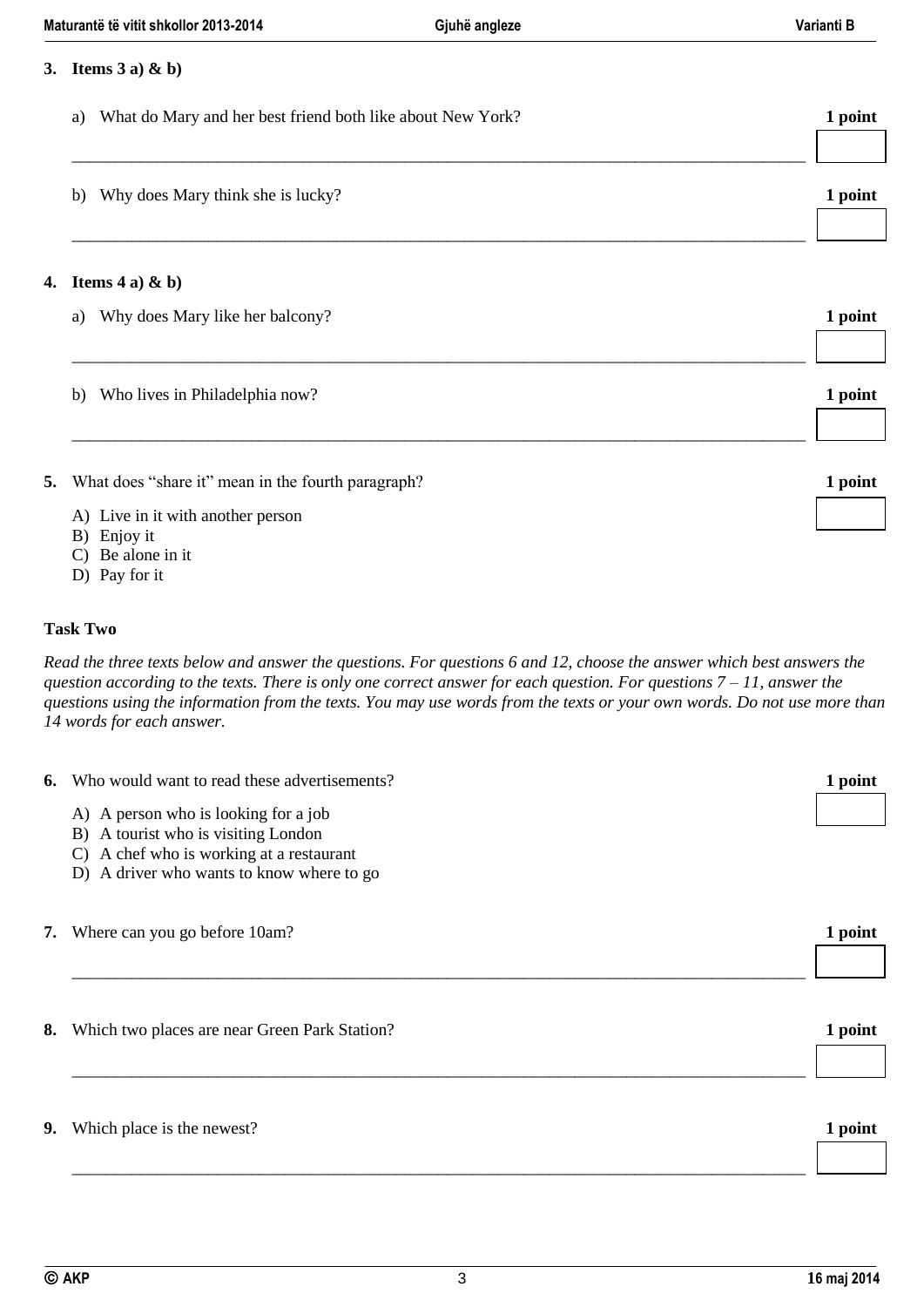|                 | 10. Items 10 a), b), c) & d)                                      |         |
|-----------------|-------------------------------------------------------------------|---------|
| a)              | What can you eat at the Ritz Hotel?                               | 1 point |
| b)              | How many hours does afternoon tea last at the Ritz?               | 1 point |
| $\mathcal{C}$ ) | How tall is the Shard?                                            | 1 point |
| d)              | Which two months can you go to Buckingham Palace?                 | 1 point |
|                 | 11. Where are photographs not allowed?                            | 1 point |
|                 | 12. What does "discount" mean in Afternoon Tea at the Ritz Hotel? | 1 point |
|                 | A) Better price<br>B) Adult ticket                                |         |

- C) Smaller table
- D) Special food

#### **The View from the Shard**

Come and experience the newest attraction in London, opened in 2013. See all of London below you from the  $68<sup>th</sup>$ ,  $69<sup>th</sup>$  and 72nd floors and take amazing photos!

The Shard is the tallest building in Western Europe at 306 metres and gives you the chance to see all the famous sights of London from high up. You can even go outside on the  $72<sup>nd</sup>$  floor!

**Location**: You'll easily find the Shard next to Tower Bridge.

**Getting there**: Take the train or bus and get off at London Bridge Station.

**Opening times**: From April 1 to October 31, the shard is open from 10am to 10pm every day.

**Tickets**: Adult tickets start at £35.88 and children's tickets at £28.69. *Please note: You must book your ticket online.*

#### **Buckingham Palace**

Buckingham Palace is one of the most famous sights in London. The Queen and many members of her family still live there and it is one of the few working royal palaces in the world.

Now you can visit the Palace during the summer months and see the nineteen State Rooms that are open to the public, as well as paintings by Rembrandt and Canaletto.

**Location**: Buckingham Palace is opposite St. James's Park, not far from the Houses of Parliament.

**Getting there**: Take the bus to The Mall or the Underground to Green Park Station.

**Opening times**: August, 9:30am to 7pm, September, 9:30am to 6pm.

**Tickets**: Tickets are £22.76 for adults and £13 for children.

*Please note: no photographs allowed.*

#### **Afternoon Tea at the Ritz Hotel**

Join us for afternoon tea at one of the most famous hotels in London. We serve delicious cakes and sandwiches, together with the best teas in England.

We offer two hours of perfection, with excellent service and an experience you will never forget.

**Location**: The Ritz Hotel is located on Piccadilly near Green Park.

**Getting there**: The nearest Underground station is Green Park Station.

**Opening times**: Afternoon Tea is available at 1:30pm, 3:30pm, 5:30pm & 7:30pm every day.

**Tickets**: You must book your table at least four weeks before the day you would like to come. Prices are £150 for two people. *Please note: There is no discount for children. Children pay full price.*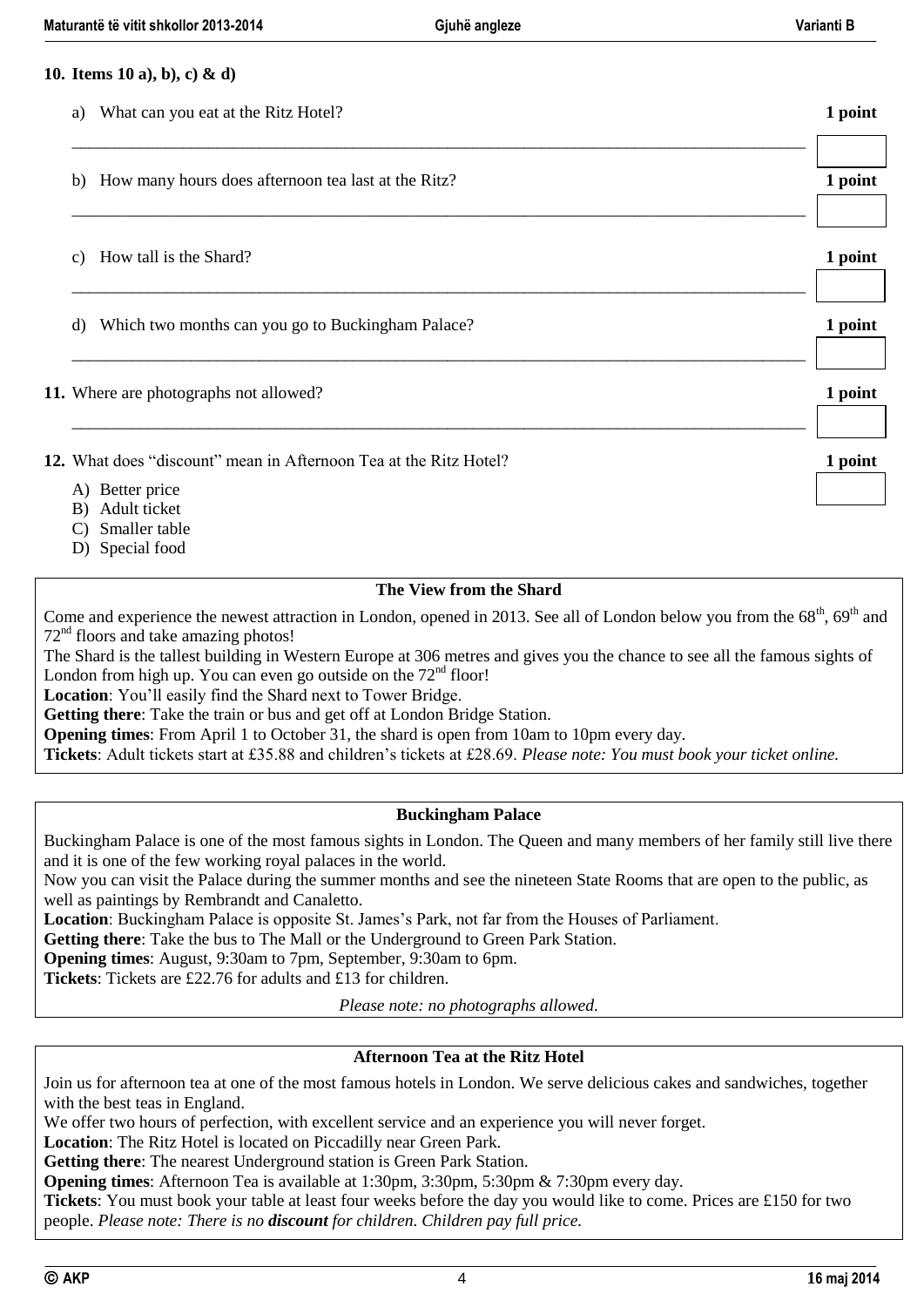#### **Use of Language**

#### **Items 13-21**

*Choose the answer choice which best completes each sentence. You should choose from A, B, C or D. There is only one correct answer for each question.*

| 13. "I don't understand this exercise."<br>"Nor $\_\_\_\_\$ I."    | 1 point |
|--------------------------------------------------------------------|---------|
| A) have<br>B) understand<br>$C)$ am<br>$D)$ do                     |         |
| 14. _____ more speakers of English than of French.                 | 1 point |
| A) They<br>B) Their<br>C) There are<br>D) There is                 |         |
| <b>15.</b> Eating a lot of vegetables is very ______.              | 1 point |
| A) heavy<br>B) healthy<br>C) quiet<br>D) lucky                     |         |
| <b>16.</b> I was thirsty, so I asked my mom for a ______ of water. | 1 point |
| A) spoon<br>B) glass<br>C) plate<br>D) bowl                        |         |
| 17. People _______ a lot of coffee in my country.                  | 1 point |
| A) drink<br>B) take<br>$C$ ) eat<br>D) see                         |         |
| <b>18.</b> Mary _______ to school five days a week.                | 1 point |
| A) goes<br>B) going<br>C) was going<br>$D)$ to go                  |         |
| 19. In the morning, the sun ________ comes up in the east.         | 1 point |
| A) sometimes<br>B) never<br>C) always<br>D) often                  |         |
| 20. "Are John and his wife teachers?"<br>"No, they are engineers." | 1 point |
| A) together<br>B) both<br>C) either<br>D) neither                  |         |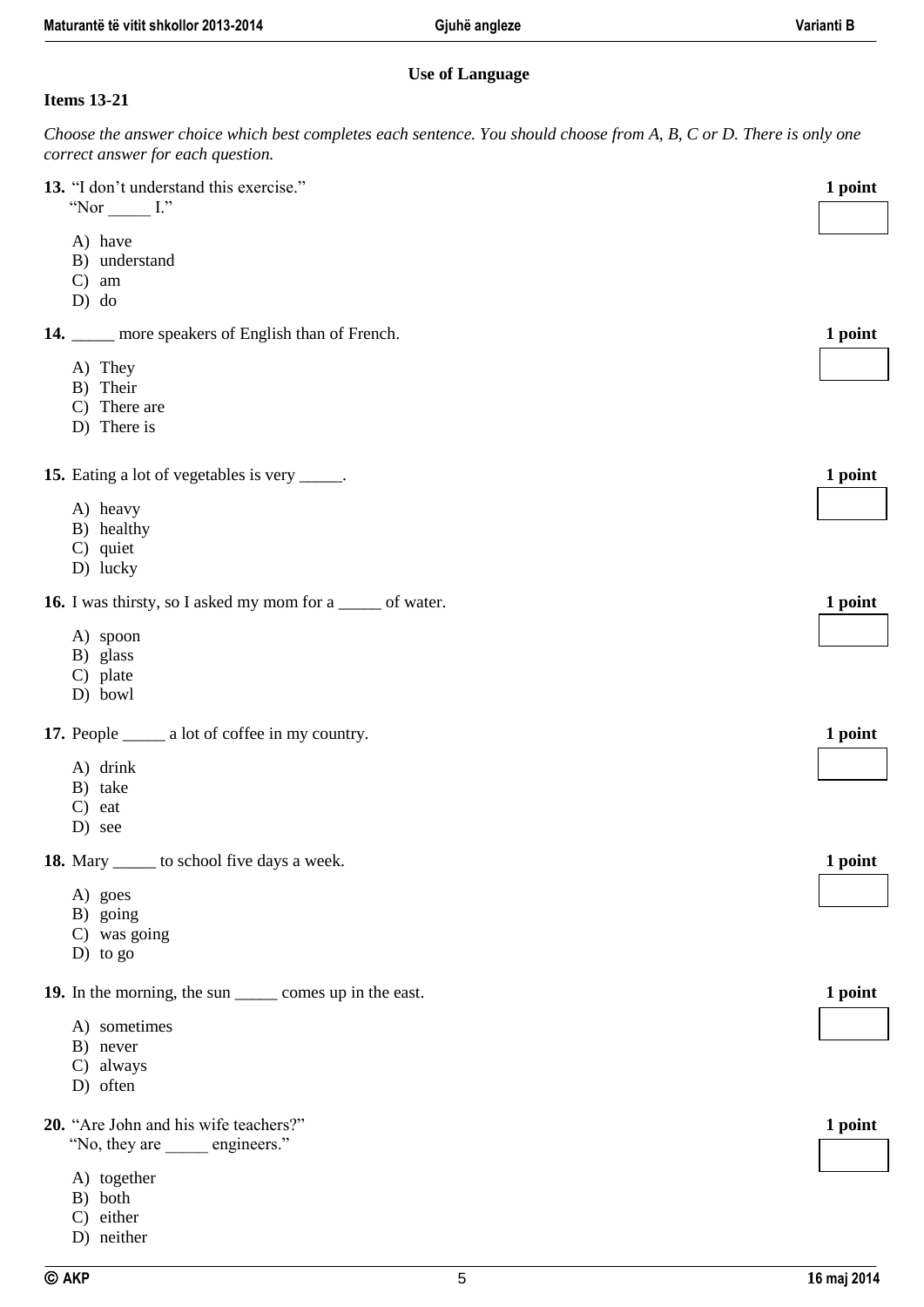**21.** That music is too loud! Please, turn it \_\_\_\_\_! **1 point**

- A) up
- B) in
- C) down
- D) over

#### **22. Items 22 a), b), c) & d)**

*Choose the word or phrase from the list given which best completes each sentence. There are four words or phrases that you will not use.* **4 points**

Good afternoon. Which  $(22 a)$  \_\_\_\_\_\_\_\_\_\_\_\_\_\_\_\_ are you on?

BA 121 to London. Here is my (22 b) \_\_\_\_\_\_\_\_\_\_\_\_\_\_\_.

Have you got any luggage with you?

No, only my  $(22 c)$  \_\_\_\_\_\_\_\_\_\_\_\_\_\_\_\_\_\_\_\_ luggage and my laptop.

How many (22 d) \_\_\_\_\_\_\_\_\_\_\_\_\_\_\_\_ are you travelling with?

Just me. Ok, enjoy your flight, sir.

| ticket | wallet | flying |
|--------|--------|--------|
| flight | hand   | arm    |
| person | people |        |

#### **23. Items 23 a), b) & c)**

*Choose the word or phrase from the list given which best completes each sentence. There are two words or phrases that you will not use.*

#### **In a shoe shop:**

How can I help you, sir?

| to try this pair of shoes, please.                                                                 |                     |                            |         |  |
|----------------------------------------------------------------------------------------------------|---------------------|----------------------------|---------|--|
| At the airport:                                                                                    |                     |                            |         |  |
| Excuse me. $(23 b)$ _____________________ when the plane leaves?<br>Certainly! It leaves at eight. |                     |                            | 1 point |  |
| In the class:                                                                                      |                     |                            |         |  |
| Of course.                                                                                         |                     | repeat that again, please? | 1 point |  |
| Can you tell me<br>I would like                                                                    | Do you<br>Could you | Do you mind                |         |  |

#### **24. Items 24 a), b), c) & d)**

| Choose the word or phrase from the list given which best completes each sentence. There are four words<br>or phrases that you will not use. |      |                                            | 4 points            |
|---------------------------------------------------------------------------------------------------------------------------------------------|------|--------------------------------------------|---------------------|
| Mira is a very good friend of mine. She is about thirty years old and she lives (24 a)                                                      |      |                                            | Italy. She works at |
| the Italian Museum and $(24 b)$ job is very important to her. She $(24 c)$                                                                  |      |                                            | married, but        |
|                                                                                                                                             |      | a car because they don't like driving, but |                     |
| they ride their bicycles everywhere. They are both very friendly and I love them very much.                                                 |      |                                            |                     |
| at<br>aren't                                                                                                                                | have |                                            |                     |

| at  | aren't | have    |
|-----|--------|---------|
| her | got    | haven't |
| in  | isn't  |         |
|     |        |         |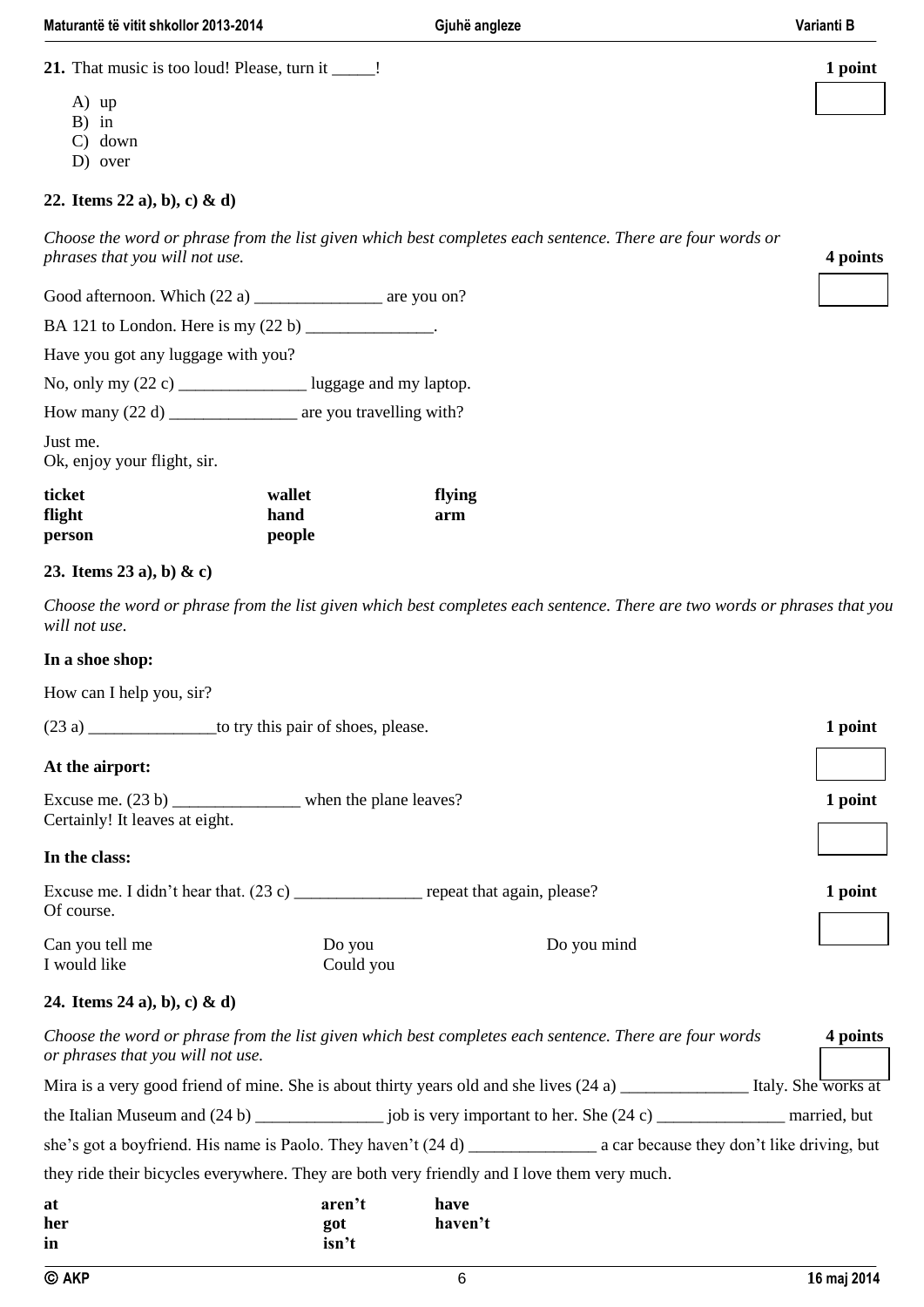# **25. Writing task**

*Choose ONE of the tasks below. Your writing will be marked for task completion, organization, grammar, vocabulary and mechanics. Each of the five criteria carries two points to give a total of ten marks.*

*You should write 80-100 words.*

# **Task one**

Your friend in another city has written you an email asking you about your birthday party. Write him an email telling him about your day. Say:

- Who was at the party
- What food you ate
- What you did
- What your favourite present was and why

Begin your email with: *Hi Alistair, Thanks for the email. I'm so sorry you couldn't come to my party.* 

End your email with: *See you soon, Kim.* Do **NOT** put your real name.

### **Task two**

Write a short story. The story is called: *An Exciting Day.* 

Say:

- Where it happened
- Who was there
- What happened
- How you felt about it

Begin your story: *It was a very exciting day!*